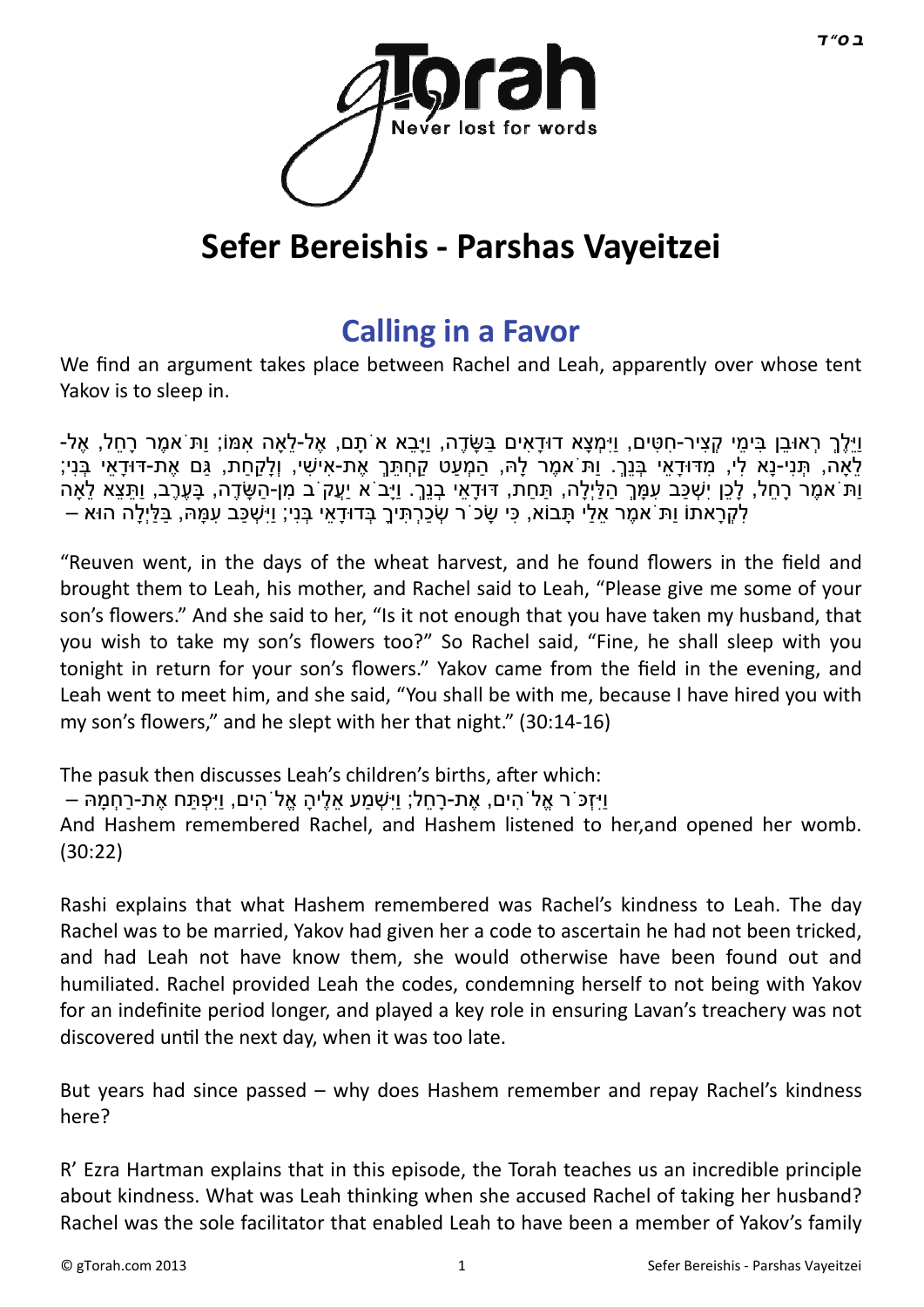– without the codes, Leah would have been left in the cold. In fact, Leah had taken Rachel's husband!

But Rachel does not say this.

R' Ezra Hartman explains that sometimes, people like to rub in the fact that they've done someone a favor, that the other person owes them something. With a real favor, true kindness, the recipient is not even aware that they are being done a favor. Rachel mentioned the codes in passing, for example, "You should know that Yakov's favorite thing is X and Y,". Leah was completely unaware of what Rachel had done for her, hence her question. She had no idea what had truly taken place.

Rachel did not say a word about what had happened years earlier, and just talked about the flowers. It is very appropriate therefore, by holding her tongue and declining perfect opportunity to silence Leah, her silence was rewarded. It is specifically at this juncture that – Hashem remembered Rachel – here, as the Seforno says, Hashem ויַזְכֹּר אֱלֹהִים, אֶת-רַחֹל – remembered her through the flowers.

Hashem repaid her incredible kindness at the moment she showed she stood by it in spite of personal injury, without cashing it in to win a fight.

### **[My Word is My Honor](http://gtorah.com/2010/11/10/give/)**

As Yakov's family grew, all was not well:

ותרא רחל כי לא ילדה ליעקב ותקנא רחל באחתה ותאמר אל יעקב הבה לי בנים, ואם אין מתה אנכי –

Rachel saw that she had not borne children to Yaakov, so Rachel became envious of her sister; she said to Yaakov, "Give me children – otherwise I am dead." (30:1)

The Kli Chemda flags the use of the word of – הבה in the request for children. It is uncommonly used, and is used here in reference to an earlier conversation in their family ויאמר יעקב אל לבן הבה את אשתי כי מלאו ימיי ואבואה אליה – :history

Yaakov said to Lavan, "Give over my wife, because my term is fulfilled; and I will consummate with her." (29:21)

Rashi remarks that even the lowest degenerates do not speak in such a vulgar manner. Instead, it indicates, that Yakov's mindset in marrying Rachel was exclusively for the sake of having children. The Kli Chemda notes that the terminology of "הבה" - "give," alludes to birthing children. This being the case, Rachel's statement to Yaakov is understood, in which she uses the irregular term "הבה "-" give." She was alluding to Yakov that their marriage was founded on an agreement to have children.

This was actually the case  $-$  as soon as she had delivered her second child, the last of the twelve sons, completing Yakov's family, she died.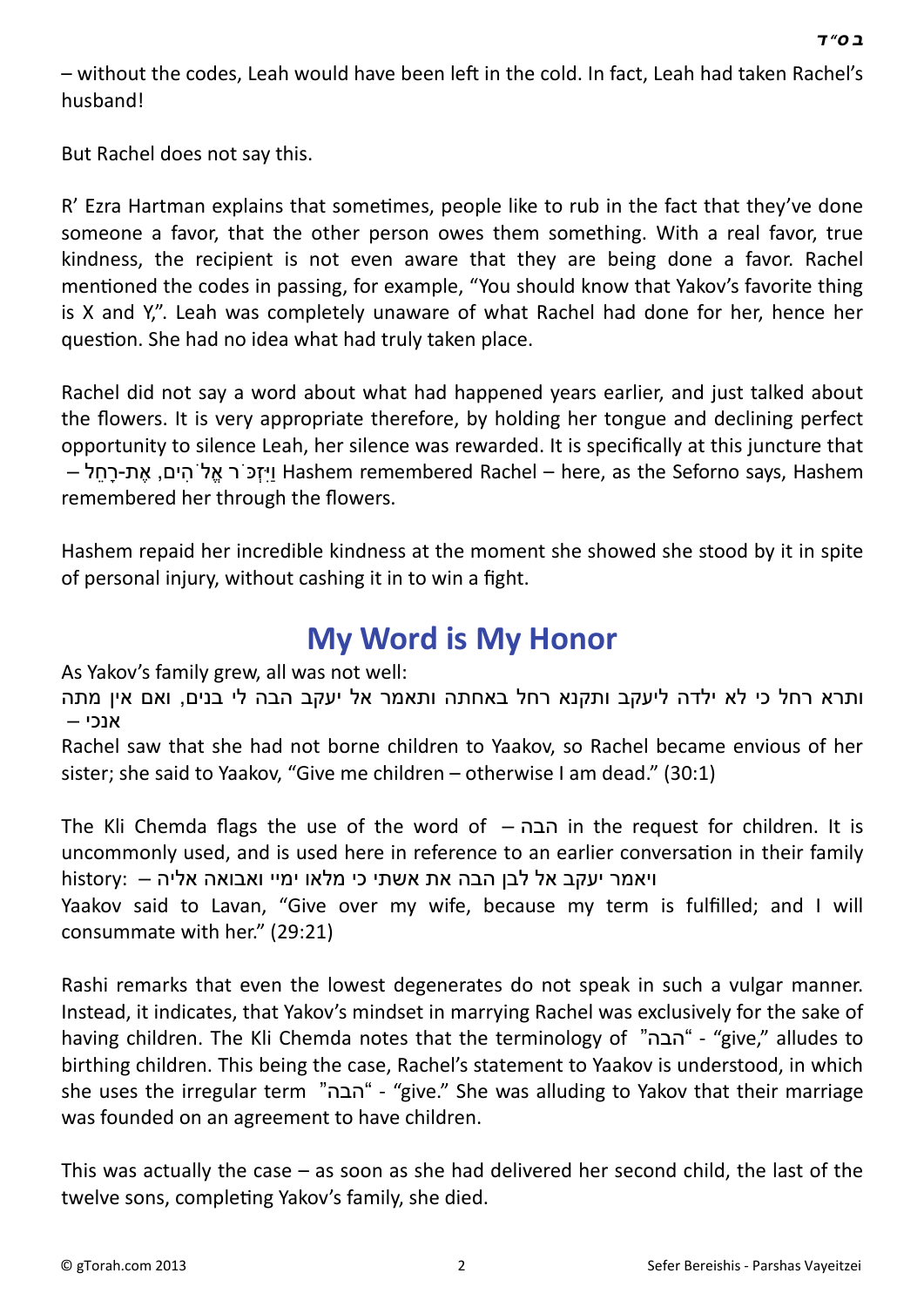## **[Thanksgiving – A Jew's A](http://gtorah.com/2009/12/07/being-thankful-for-what/)ƫtude**

The Beis Yosef famously questions why we celebrate 8 days of Chanuka and not 7, seeing as there was enough oil for a day, meaning the benefit from the miracle was 7 days worth. R' Yaakov Hillel quotes Rashi on the pasuk where Leah gave birth to her fourth child, הפעם אודה: שנטלתי יותר מחלקי, מעתה יש לי להודות – :29:35) that is based on a Midrash (29:35) "This time, I will thank: since I have taken more than my share. Consequently, I must offer up thanks. "

Bizarrely, the Midrash identifies Leah as the first person to truly praise God. Bizarrely, because many before her thanked and praised God, for example Avraham at the Akeida and Noach after the flood.

The basic understanding of her thanks indicate that her rationale was that each of Yakov's wives would be mother to 3 of the 12 tribes, and since she had exceeded her fair share, she was grateful for the extra good G-d had done to her. R' Hillel tells us this is not so.

She did not express thanks solely for the extra, but everything overall. By receiving more than she felt she was due, it contextualized everything she'd been given until then. She realized that she was wrong to calculate or expect anything at all; we can't second-guess G-d. She realized she was wrong to have assumed that 3 was her "fair share".

What is natural, what we take for granted and makes sense, is still a miracle. This is a massive concept, and internalizing will change the way you see everything.

Why do we expect to be able to walk tomorrow, to see, to live, to be free, to be well? We are so overly familiar with exceptional processes that we view the incredible as simply "natural".

There is an amazing Gemara in Taanis 25a about the righteousness of R' Chanina ben Dosa that illustrates this point. He came home one Friday night and saw his daughter crying, and inquired why. She informed him that she had lit a lamp for Shabbos, that she had thought was filled with oil, but was in fact filled with vinegar, and she was weeping that they would have no light for Shabbos when the wick reached the vinegar, at which point it would extinguish.

"מי שאמר לשמן וידלוק הוא יאמר לחומץ וידלוק" תנא היה דולק והולך כל היום כולו עד :reply The "שהביאו ממנו אור להבדלה –

He who said that oil should burn will also say to vinegar to burn." And the lamp burned the entire following day until they lit a Havdala candle from it. This story speaks volumes about how skewed our perceptions are: nature is not natural.

R' Hillel explains that we celebrate the "extra" day of Chanuka to teach us something that seems so obvious that we don't see it  $-$  that we must be thankful for every single thing we have and do.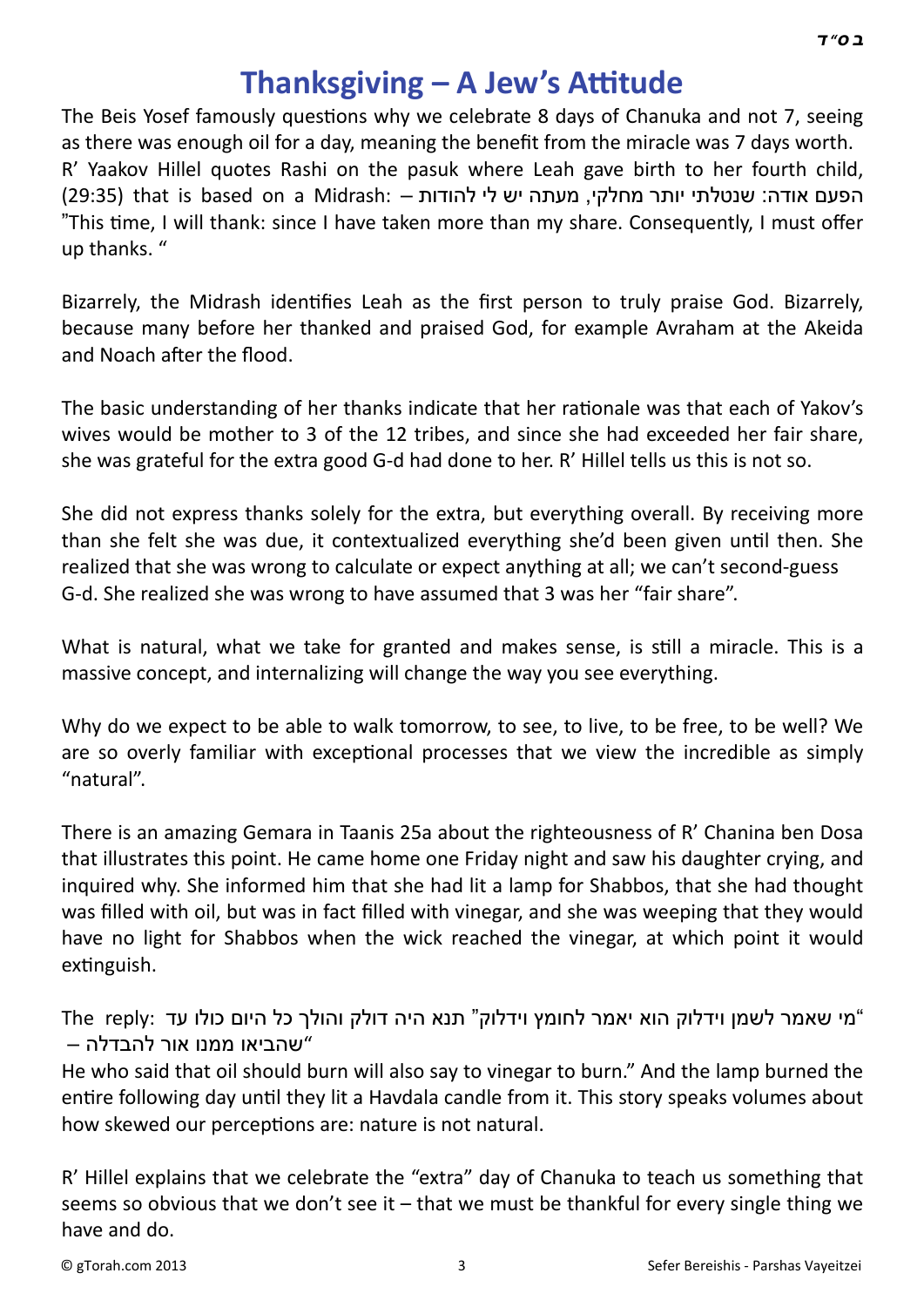The way of a Jew is "מודה אני" to be thankful. The first thing a Jew is meant to do in the

 *[ב](http://en.wikipedia.org/wiki/Bet_%28letter%29) [ס](http://en.wikipedia.org/wiki/Samekh)" [ד](http://en.wikipedia.org/wiki/Dalet)*

morning is thank Hashem that they woke up. Sometimes people don't wake up  $-1$  take this opportunity to thank you Hashem. Some people can't walk; paralyzed suddenly, after a lifetime of mobility. Thank you Hashem that I am not one of them.

When we realize that not only are the "miracles" miracles, but everything in between – ועל then we're really נַסֵּיךָ שֶׁבְּכָל יוֹם עַמֲנוּ, וְעַל נִפְלְאוֹתֵיךָ וְטוֹבוֹתֵיךָ שֶׁבְּכָל עֶת, עֶרֶב וַבֹקֶר וְצָהֶרָיִם – on our way to true praise of HaShem, and a better understanding of Hashem as the constant Creator.

It is poignant to recognize that we are called ,יהודים and the leader of the Maccabi revolution was Yehuda. Being grateful to God, as well as the people around us is the lifeblood of our people.

#### **[Primeval: Yakov's Journey](http://gtorah.com/2009/11/26/yakovs-journey/)**

וויצא יעק ב מבאר שבע וילך חרנה – :When Yakov was sent away from home by his parents וויצא יעק ב Yakov left Beersheva, and he fled to Charan. (28:10)

Why would Yakov leave the land of Israel for a place devoid of spirituality, and more simply, a land he didn't belong? Furthermore the Torah needn't mention that he left Be'ersheva. If he went on a journey, presumably he started at home. Why specify his point of departure?

The Sfas Emes explains that Yakov's escape from Esau's clutches was a preparation for his descendants' eventual exiles. Yakov traveled to a place where Hashem's presence was more hidden, or less palpable; to show his descendants that in the darkest of places, the torch of our faith can still shine bright.

Yakov demonstrated how our faith can persevere throughout our struggles. Consider where he left, Be'ersheva. Home, representative of complete spirituality. How so?

A באר is a wellspring. Water is a fundamental component of all life, and figuratively correlates to the spiritual life force, the connecƟon to G-d that sustains all existence. שבע means seven, representing the seventh day of creation  $-$  Shabbos. Shabbos requires that we distance ourselves from mundane and unimportant things. Eating and sleeping are ordinary activities, yet on Shabbos they take on a new dimension as a part of Shabbos observance, allowing us to fuse spirituality and transcendence into the our physical lives. Thus, Be'ersheva represents a place where the spiritual its' connection to the physical world are apparent.

Yakov's primeval journey shows how to travel through the darkness. The Torah very deliberately records his point of departure – we must always remember where we came from. We may find ourselves in places where G-d seems remote, yet we have the capacity to serve Him through simple actions and thoughts. A kind word or deed, a simple blessing on what we eat, can bring G-d into our lives in the darkest of hours.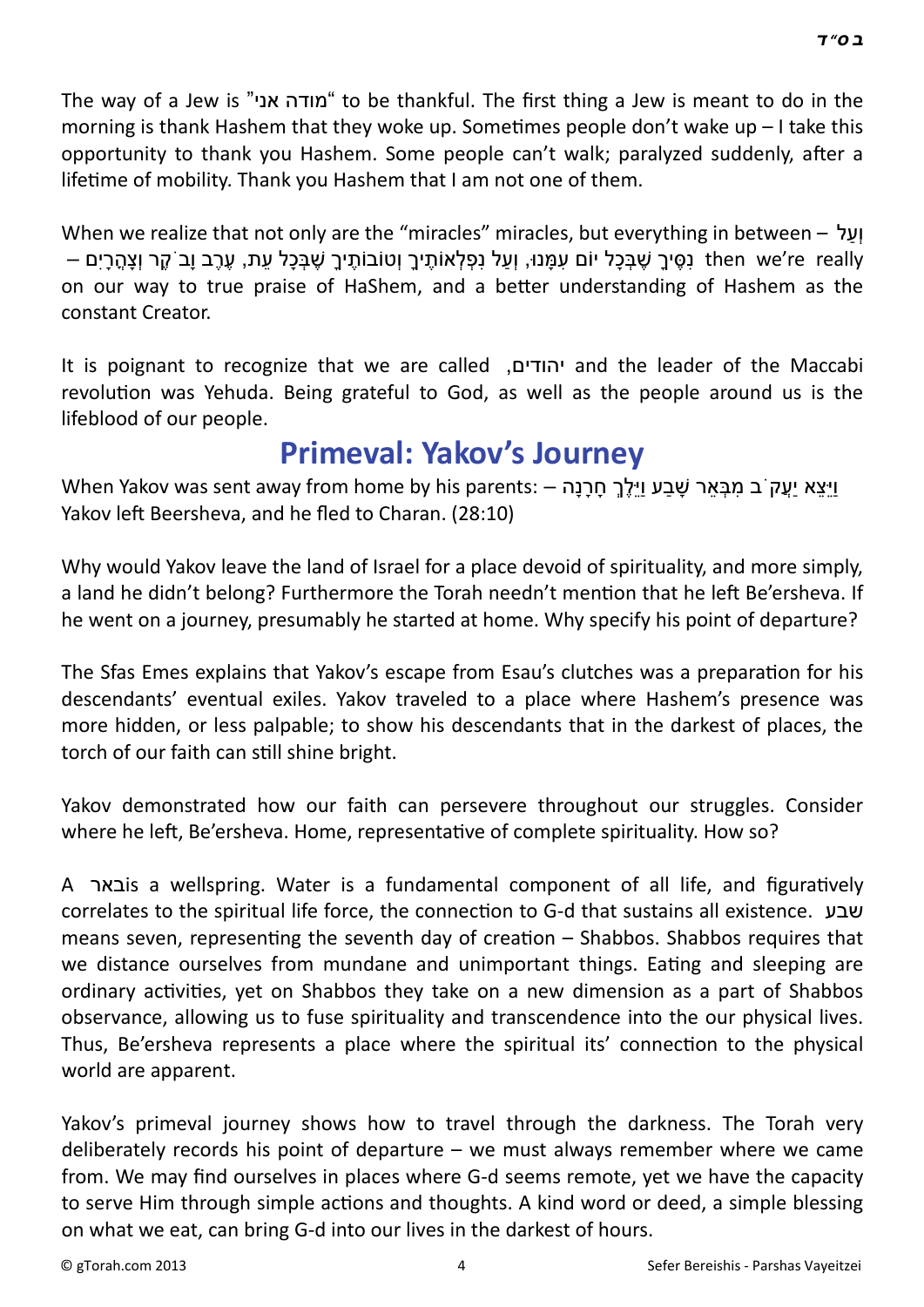## **[What Goes Around Comes Around](http://gtorah.com/2009/11/26/what-goes-around/)**

Lavan caught up with Yakov after he and his family escaped Lavan's ranch, and they agreed a pact to not harm each other. The pact was to have a signature: - עד הגל הזה - This pile of stones shall bear witness… (31:52)

The Midrash adds that Yaakov also thrust a sword into the wall, as a second witness. The Da'as Zkeinim points out that Bilam ben Be'or's downfall was through these two, a wall and a sword. What does Bilam have to do with Yakov and Lavan's agreement?

There is a Gemara in Sanhedrin that the figure called Be'or is in fact the same person as Lavan, and Kushan Reshasaim (a wicked king in Judges). Simply put, Bilam was Lavan's son.

Bilam was injured by a wall, and died by the sword, as it says in Bamidbar:

- הַלְחַץ אֶת-רֶגֶל בּלְעַם, אֵל-הַקִּיר his foot was crushed against the wall. (22:25)
- הֵרְגוּ בֵּחְרֶב (31:8) also Bilam son of Be'or was slain by the sword. (31:8)

There is a story told by the Gemara in Taanis that a boy found a girl who'd tripped into a pit, and agreed to rescue her on the condition that they marry. She consented, and they made the pit and a nearby animal witnesses. They went their separate ways, and years later he married another woman, who bore him two sons. But one died by falling into a pit, and another was killed by an animal. His wife asked lamented the bizarre misfortunes that had befallen them, and he recalled the vow and his witnesses. His wife told him to divorce her and find the girl, which he did.

This is similar to the case of Bilam in that the witnesses came back to "remind" them of their duties, a clear demonstration of measure for measure.

When Yakov entered Lavan's house, Lavan clearly had no sons, as otherwise he would not send his daughters to tend the sheep, a man's job. Yet by Yakov's departure, he has since had sons: – בְּרִי בְנִי-לָבַן לֹאמ<sup>ּיָ</sup>ר he listened to Lavan's sons... (31:1). Lavan only had daughters until Yakov arrived. Years later, Bilam, his own son, broke the pact that nothing befall his daughters.

The witnesses to the pact upheld it, and he was crippled by a wall, and killed by the sword. These are a fulfillment of the law that when witnesses give key testimony that sentence someone to death that – יִד הַעדים תּהָיֶה בּוֹ בַרִאשׁ נַה להֲמִיתוֹ The hand of the witnesses shall be first upon him to put him to death.

## **[United We Stand](http://gtorah.com/2009/11/24/united-we-stand/)**

The Pasuk says " – יַױַקַץ יַעֲק ב, מִשְׁנָתוֹ, וַי אמֶר, אָכֵן יֵשׁ יְהוָה בַּמָּקוֹם הַזֶּה; וְאָנ כִי, ל ֹא יַדַעִתִּי **And Yakov awakened from his sleep, and he said, "I now know the Lord is in this place, and I did not know before."** (28:16)